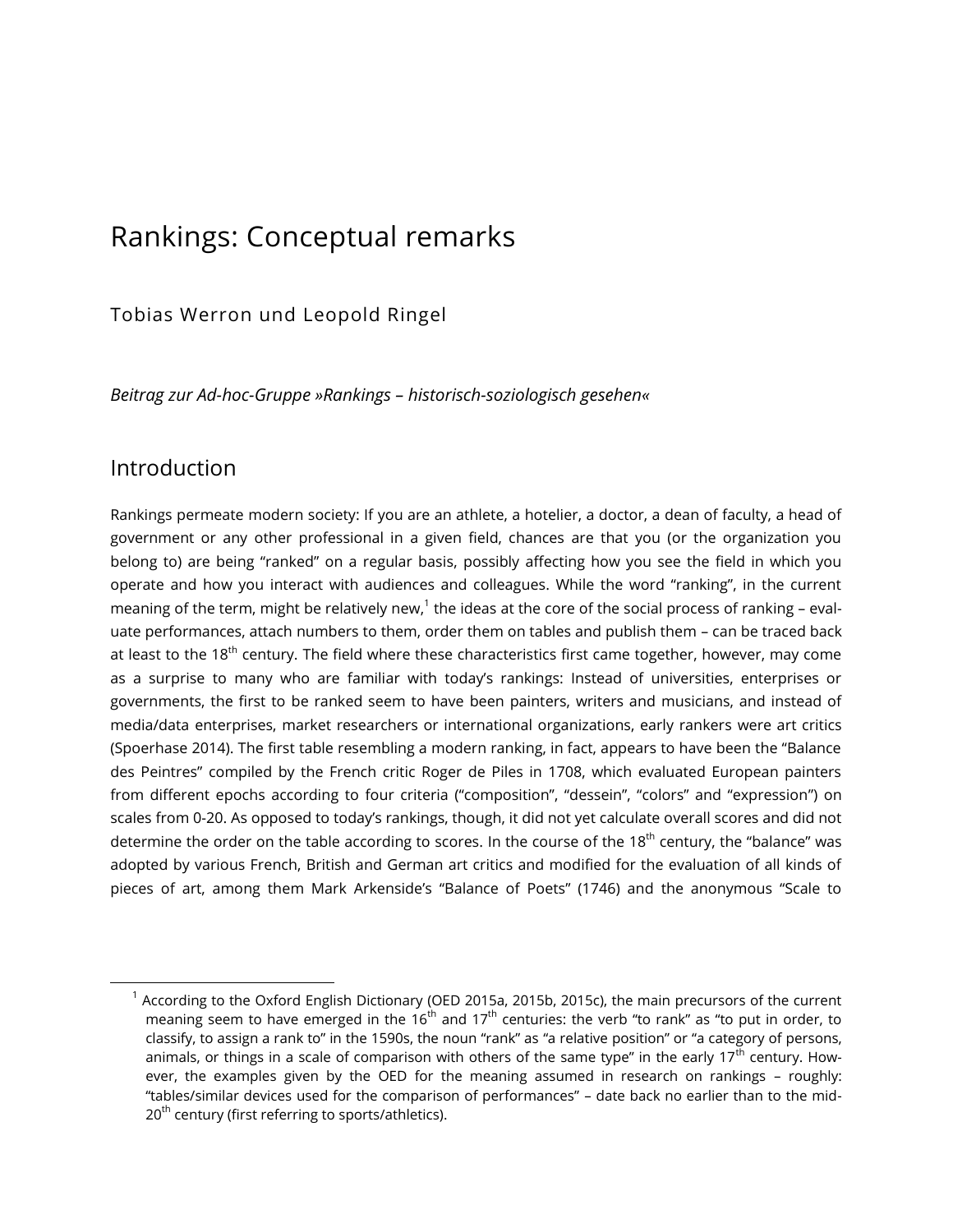Measure the Merits of Musicians" (1776). At the beginning of the nineteenth century, this copycat-process<sup>2</sup> finally led to the first ranking with overall scores and an order in line with those scores, compiled by Jean-Francois Sobry, again regarding painters, in 1810 (for details of these and other early examples cf. Spoerhase 2014). Today, of course, rankings are much more prominent than they were in the 18<sup>th</sup> century and permeate a whole variety of societal fields.

In our view, then, these historical insights imply that a sociological perspective on rankings should be *comparative* in both *historical* and *systematic* regards, taking interest in the long-term emergence and diffusion of rankings in modernity as well as in the fact that rankings can acquire different meaning and impact depending on the societal field in which they are embedded. We argue for such a comparative perspective to counter certain shortcomings of the existing research on rankings that, by and large, has focused on selected cases, particularly in the field of higher education, and thus has rarely compared the roles rankings play in different societal fields. Moreover, probably because the working environment of the social sciences is increasingly shaped by rankings, social scientists tend to behave towards rankings not so much as researchers but in two other roles: as critics attacking rankings without having studied them in detail, or as supporters trying to improve the methods or data collections of rankings without asking whether rankings actually serve the purposes they are supposed to serve.

The following paper discusses conceptual basics of such a comparative perspective on rankings. Our main aim is not to advocate a particular sociological theory but to provide a conceptual framework for a discussion on rankings across the established theoretical and empirical camps in the social science literature. For this purpose, we define rankings as the interplay of four elements: (1) zero-sum comparison, (2) quantification, (3) visualization, and (4) publication. While distinguishing these elements analytically, we also argue that it is the particular way in which rankings *combine these elements* that is at the heart of modern rankings. In short, for the *social operation ranking* to exist and succeed, all of these elements have to work together and be institutionalized in societal fields. However, as will be shown, this definition allows for a wide array of possible combinations, theoretically as well as empirically. In a philosophy-oflanguage terminology, the first two elements capture the informative dimension of rankings, whereas the latter two capture the performative dimension and emphasize that publicness is an important aspect of the ranking process. This concept is supposed to help distinguish rankings from historical predecessors and related phenomena (such as ratings) and thus pave the ground for comparative studies.

# Conceptualizing rankings

l

In the literature, rankings have been subsumed under various concepts, such as "comparative technologies" (De Rijcke et al. 2015, p. 2), "numerical operations" (Hansen 2015), "engines" (Pollock, D'Adderio 2012: 566), "devices" (Hansen, Flyerbom 2015), and "indicators" (Davis et al. 2012). In our view, all of these terms point to important aspects of rankings – the constitutive role of *comparisons*; the active, trans-

 $2$  That imitation was indeed involved is evidenced by the fact that all of these proto-rankings – at least the ones mentioned by Spoerhase (2014) – used exactly the same scale as the original "Balance des paintres" by Roger de Piles, namely 0-20 (in one case, 1-20).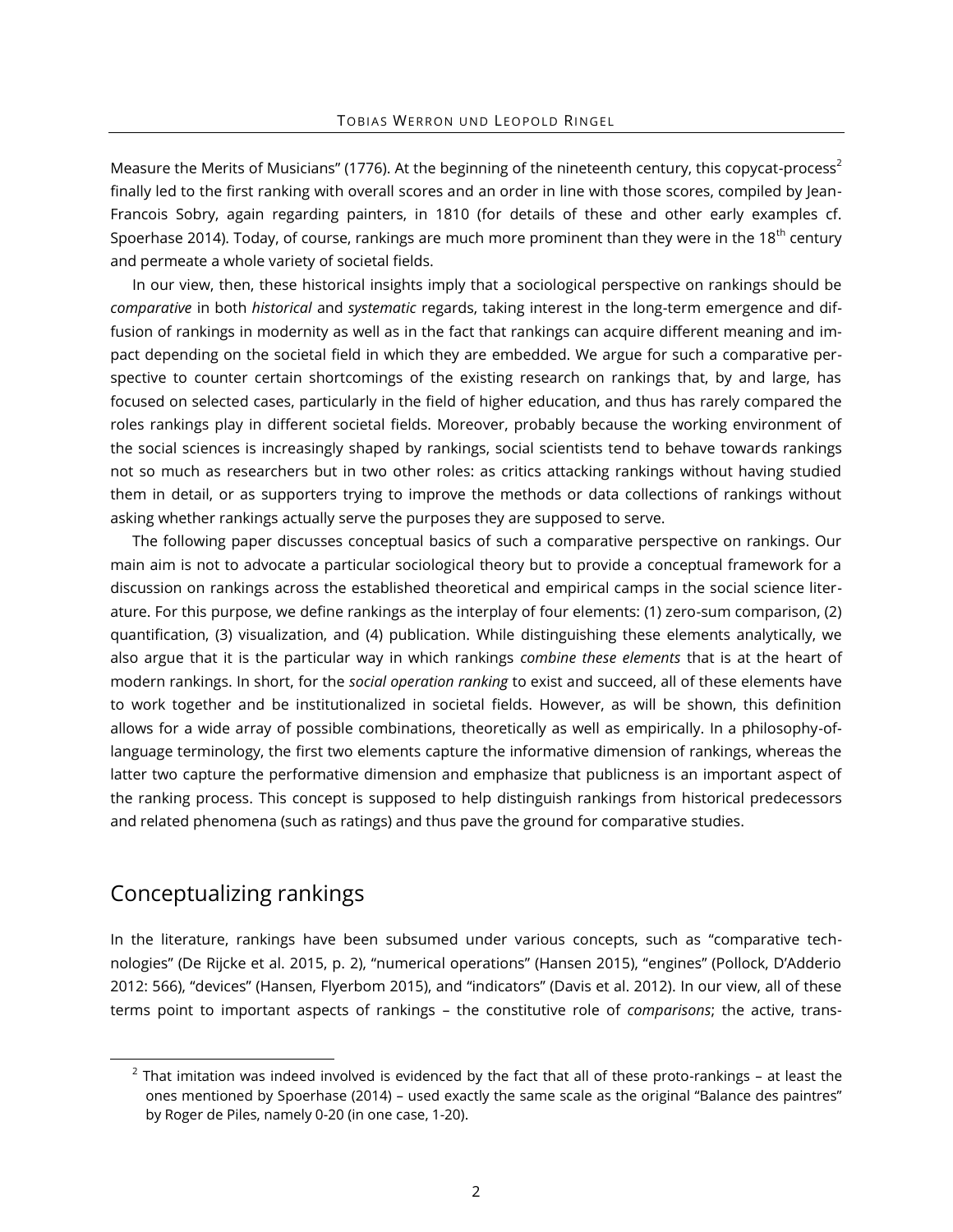formative role implied in terms such as *technology*, *operation* or *engine*; and the role of numbers as suggested by terms such as *indicator* – but none of them quite captures their specificity as a social operation. To integrate these insights, we suggest understanding rankings as an interplay of four elements: (1) zerosum comparison, (2) quantification, i.e. attaching of numbers to the results of comparisons, (3) visualization (in tables or similar devices), and (4) publication (integration into public discourse). Modern rankings, we argue, combine these elements in a unique way that makes them an object of research in their own right. This section explains each of these characteristics – and their relations – in turn.

## Zero-sum comparison

l

Building on descriptions of rankings as "comparative technologies" (De Rijcke et al. 2015, p. 2), we understand rankings as *comparisons that constitute zero-sum relationships between different entities (for example material objects, performances, actors)*. Comparisons can be understood as social practices that combine two simultaneous operations (cf. Heintz 2010): They (1) *establish comparability* by observing different entities as members of the same category (comparability by categorization) and (2) *discern differences* between these entities by evaluating them according to additional criteria (differentiation of the comparable).<sup>3</sup> By combining these two operations, comparisons are able to simultaneously attribute sameness and difference to the same entities. For instance, comparing apples and oranges as "fruits" (comparability by categorization) with different "colors" (differentiation of the comparable) establishes sameness and difference between apples and oranges. A university ranking establishes comparability by defining certain organizations as "institutions of higher education" (comparability by categorization) and difference by evaluating them according to criteria like "research output" or "number of graduates" (differentiation of the comparable). Similarly, the 18<sup>th</sup>-century tables mentioned above produced comparability by categorizing certain individuals as "painters" and establish differences between them by evaluating them as more or less "expressive".

Rankings, however, are not just comparisons but zero-sum comparisons. "Zero-sum" denotes a particular kind of comparison that is based on the assumption that a quality ascribed to some compared entity by implication cannot simultaneously be ascribed to another compared entity.<sup>4</sup> In these cases, the "sum" of possibilities created by the assumption of comparability is transformed into a dependent relationship between the compared entities. Sport contests are obvious examples: As the victory can usually only be attributed once, attributing the victory to one participant comes at the expense of all other participants; descriptions of sports contests therefore usually involve zero-sum comparisons, with the superior "performance" of one contestant coming at the expense of all other contestants. Similarly, describing a conflict between neighboring states for a certain territory, assuming that any territory can be claimed only by one state at the expense of all others, usually implies a zero-sum comparison between their spa-

 $3$  It should be noted that the compared entities, too, are constructed (and reified) in the process of comparing.

 $^4$  The term is most commonly used in game theory as part of "zero-sum games"; in such games, any gain by one participant comes at the expense of other participants (e.g. Barachach 1991). Our usage of the term adopts this more specific meaning for a constructivist understanding of rankings (and, for that matter, other zero-sum comparisons).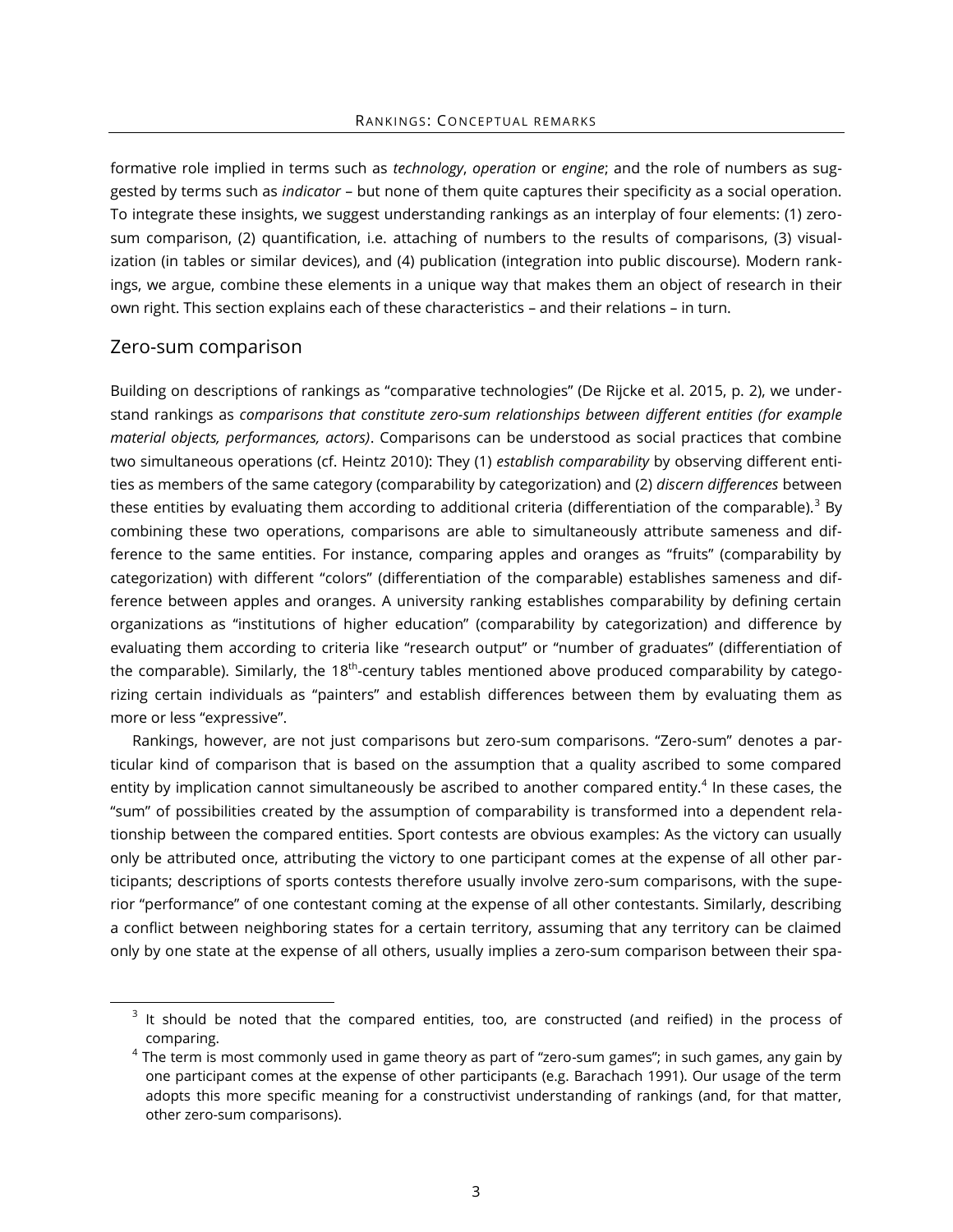#### TOBIAS WERRON UND LEOPOLD RINGEL

tial claims. By contrast, the aforementioned comparison between apples and oranges does not involve a zero-sum comparison, as long as we assume that the orange being orange does not preclude the apple from being orange, too (it just so happens that apples aren't orange). Here, we attribute the exclusiveness to the given ("absolute") characteristics of the compared objects, not to the relationship constituted by the comparison. (In other words, you can indeed compare apples and oranges; it is just not that interesting).

While these cases seem to be rather clear-cut (the first two zero-sum, the last non-zero-sum), *rankings* cannot be as easily classified. Rather, they are particularly interesting types of comparisons precisely because they are involved in the business of actively *transforming non-zero comparisons into zero-sum comparisons*. Put bluntly, it does not come "natural" to the ranked units to see each other as part of a zerosum relationship. Rather, the zero-sum relationship is created by the rankings. Take the case of university rankings that compare universities based on criteria such as "amount of research output": As the increasing research output of a university does not preclude other universities from increasing their research output as well (they might collaborate and grow together), comparing universities in that regard per se does *not* necessarily constitute a zero-sum relationship. Yet the ranking of universities seems to constitute another kind of zero-sum relationship based on, but not identical with, the comparison of research outputs: By presenting the comparison publicly, the ranking seems to be able to transform a non-zero-sum comparison into a zero-sum comparison that results in a sort of *imagined competition for reputation*. Rankings thus rest on particular and mostly implicit theories of comparability and consequences of public comparison that in turn rest on more general ideas about the desired state of society or particular societal fields (cf. Davis et al. 2012, p. 77). To understand how this imagined competition for reputation is created we have to take a closer look at the other elements of rankings – quantification, visualization and publication – and at the ways in which they interact with the comparison element.<sup>5</sup>

## Quantification

l

Zero-sum comparisons do not need to be quantitative. Calling someone the "greatest composer of all time", for instance, constitutes a zero-sum comparison by excluding all other artists from this honor without using any numbers at all. However, there seem to be limits to the rhetorical power of such comparisons, limits that are particularly evident when it comes to *simultaneously comparing a large number of participants*. The art critic issuing the above statement, for instance, when asked for an explanation, will likely resort to comparisons between individual composers and elaborate arguments regarding their respective strengths and weaknesses. In the process of explanation, the initial zero-sum statement will be qualified, maybe relativized, at least becoming more complicated and losing much of its initial clarity and simplicity (and usually, in the arts world, deliberately so). Against this backdrop, it is easier to understand the appeal of numbers as a rhetorical means of comparison: Attaching numbers to qualities allows preserving *the clarity and simplicity of zero-sum statements* by expressing the statement "the quality of entity A

<sup>&</sup>lt;sup>5</sup> In this description, we should stress, there is no quantification involved. Instead, we suggest distinguishing between zero-sum comparison and quantification to study the relationship between these two elements of rankings in more detail. In that regard, our conceptualization differs from Wendy Espeland and Michael Sauder's concept of "commensuration", which includes not only comparability but also the transformation from qualities into quantities (cf. Espeland, Sauder 2007).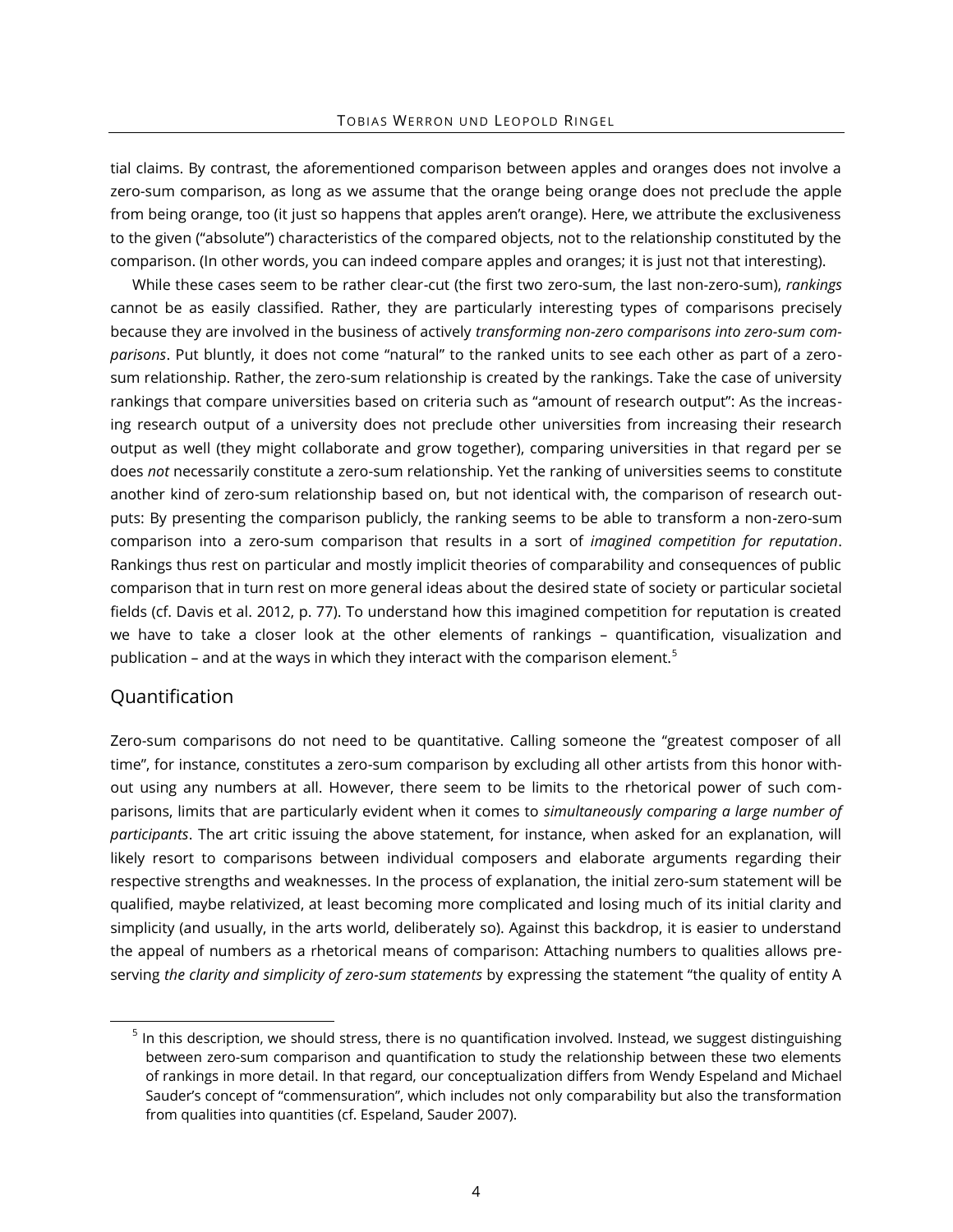comes at the expense of entities B, C, D" in a clearer and more efficient way. Rather than elaborating in complicated detail why A is superior to particular others, we can now say that A has 2 more points than B, 5 points more than C, etc., and thus "obviously" tops all other actors in his/her field.<sup>6</sup>

Rankings, though, make use of the persuasive power of numbers in two distinct ways: First, by attaching numbers to qualities (quantification of qualities); and second, by redefining qualities as quantities (qualities as quantities). These two forms of quantification play different, though compatible, roles in the construction of zero-sum comparisons. In the first case, numbers represent qualities while remaining translatable into a non-numerical language of qualities. The early tables of artists cited at the beginning of this paper, for example, were based on quantitative scales that attached a number (0-20) to given aesthetic judgments, with the numbers expressing judgments that were generated and justified externally to the numerical system (although such a numerical system may then have subtly influenced future judgments). Such numbers can, in principle, be expressed in qualitative terms, for example, a "1" in "expression" might translate as "extremely dull", while a "19" might translate as "extremely expressive". By contrast, in the second case the qualities itself are (re-)defined in quantitative terms: Scales such as "numbers of goals scored" (sports), "number of publications" (science), "numbers of fatal operations" (health care), define *quantitative qualities* that are numerical by definition and thus do not lend themselves to straightforward re-translations into non-quantitative terms. Rather than translation and interpretation, they constitute an emergent quantitative level of evaluation and therefore encourage the *collection of data* to substantiate the qualitative judgments inherent in such scales. Interestingly, some of the most prominent rankings today, such as university rankings or composite development rankings of nation-states, tend to *combine* these two variants of quantification by (1) establishing multiple quantitative qualities that stimulate the collection of data while also (2) introducing composite "indicators" that attach an overall number to the results, helping to order the compared entities in a single table or similar visual device. $^7$  An important consequence of both forms of quantification, particularly when combined, seems to be that they *help interpreting comparisons as zero-sum comparisons by introducing small-scale differences into a given comparative field* (cf. Werron 2014). By doing so, they enable *competitive relationships* by helping actors to see each other as competitors who, without the ranking, might have trouble recognizing each other as members of the same field at all.

l

 $^6$  Terms like "simplification" or "reduction" (of complexity, uncertainty) are often used to describe the effects of quantification (e.g. Davis et al. 2012, p. 76). We agree with the general idea but would add three important reservations: (a) Quantification not only reduces but also *produces* (a new kind of) qualitative complexity, namely the complexity of quantified zero-sum comparisons; (b) quantification and visualization are two distinct modes of reduction (and production) of complexity that should be distinguished analytically; (c) finally, it is important to keep in mind that the public institutionalization of rankings produces an additional kind of uncertainty: uncertainty regarding the non-public (secret, hidden) behavior and motives of ranked actors. This is one of the reasons why we include publication into the concept of modern rankings (see below).

 $^7$  This, in fact, might serve as a useful concept of "indicators": a second-order comparative technology that synthesizes the results of multiple quantitative comparisons in an overall single number.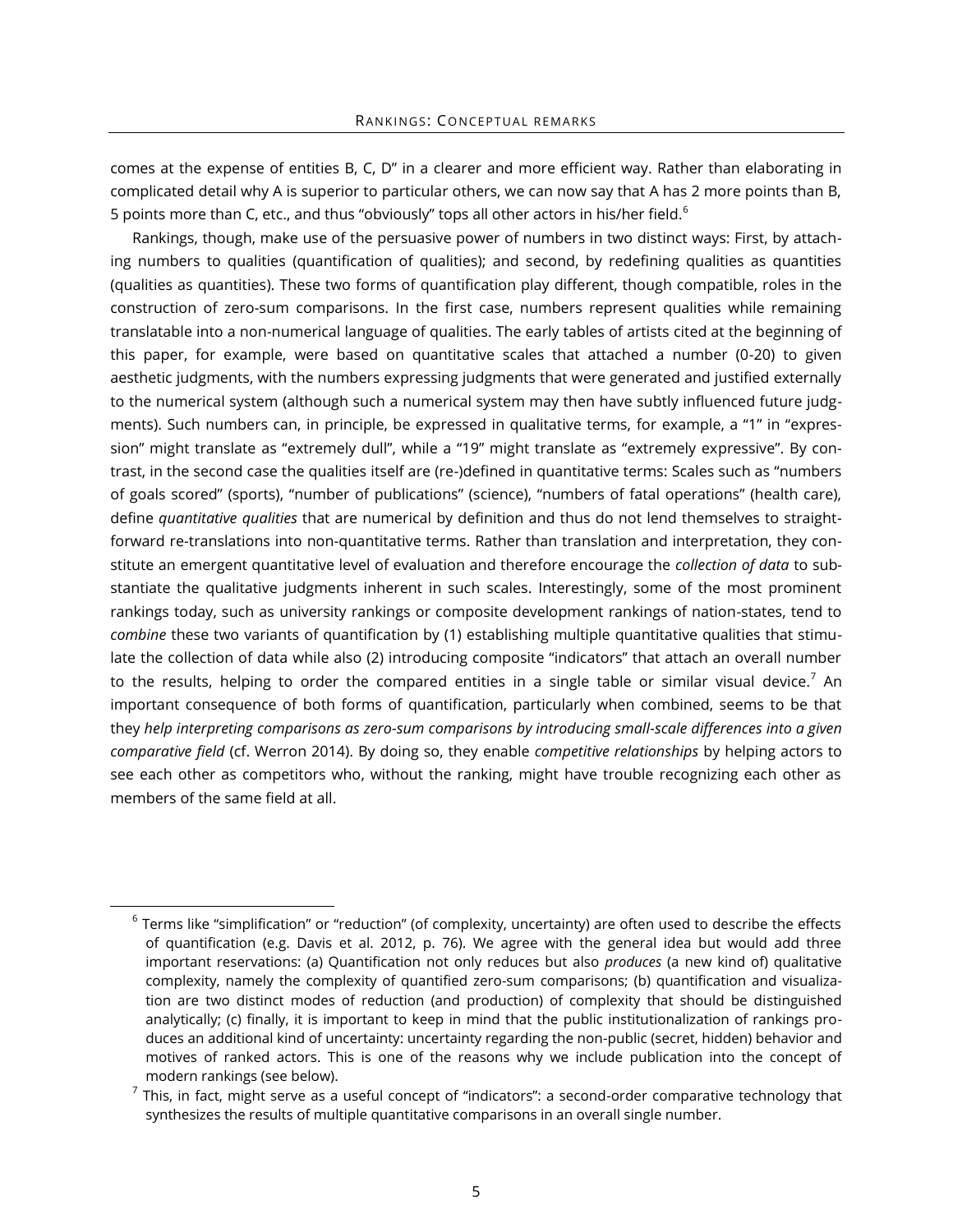## Visualization

l

The two elements discussed above, zero-sum comparison and quantification, offer answers to questions like: *What* do rankings say, what information do they convey? In that sense, they describe the *informative* dimension of rankings. Additionally, there is what might be called the *performative* dimension of rankings: *How* do rankings say what they say, *how* are they *presented* and communicated? In our view, this type of question is equally important as the first, as it is the combination of these two dimensions that constitutes rankings as a *social* practice.<sup>8</sup> Here, we suggest distinguishing two sub-themes: visualization and publication. Both rest on the idea that the *social* production of quantified zero-sum comparisons calls for means of communication that preserve their rhetorical power while also making them accessible to, and attractive for, third parties.

Visualization can be understood, first and foremost, as the performative flipside of the rhetorical power of quantified comparisons. Visualization devices allow presenting both the range of comparable entities (comparability) and the differences between these comparable entities (differentiation of the comparable) in one and the same operation, transforming the clarity and simplicity of quantified comparisons into a similarly clear and simple visual order. In so doing, they establish a "center of calculation" (cf. Latour 1987) where all supposedly relevant information of a comparative field can be digested, interpreted and presented to all participants in the field. The best-known device of this kind is a *table*, which seems to be an ideal tool to both (1) produce an *overview* of comparable entities (visualization of comparability) and to (2) visualize a *hierarchical order* based on differences in performance (visualization of differences).

Moreover, there are alternative ways of visualizing quantified zero-sum comparisons that currently seem to be growing in significance. A particular interesting one is the "magic quadrant" by the industry analyst firm Gartner Inc. as analyzed by Pollock, D'Adderio (2012). The "magic quadrant" is a visual tool to create market relationships between IT firms. It does so by defining a two-by-two matrix, with the x-axis labeled "completeness of vision" and the y-axis "ability to execute", leading to a distinction of four ranking tiers in a given market field ("niche players", "challengers", "visionaries", and "leaders"), which is then used to position each competitor – in the form of a dot – within the matrix. The result, compared with a table, is a more complicated order, which, however, still is able to provide an implicitly hierarchical overview of a competitive field (and, in that function, may be transferable to other fields as well). $^9$  Another interesting and increasingly popular alternative to tables is often used in web presentations of international rankings such as the Human Development Index (HDI) or the Corruption Perception Index (CPI): *colored maps* that

<sup>&</sup>lt;sup>8</sup> We use the term "performative" here analogous to what Karl Bühler identified as the "expressive function" of language (cf. Bühler 1934). In sociology, a similar distinction has been suggested by Niklas Luhmann, who distinguishes "information" and "utterance" as two of three elements of communication (with "understanding" being the third; cf. Luhmann 1995). This understanding is different from what sociologists in the Actor-Network-Theory tradition call "performativity" (which, however, may prove to be important when it comes to analyzing the *effects* of rankings).

<sup>9</sup> Interestingly, the gain in complexity (compared to a table) seems to come at the expense of visual inclusiveness; according to the producers of the matrix, the matrix produces a "beautiful picture" when it comprises 20-25 firms; a larger number makes it increasingly "unreadable", a smaller number less useful (cf. Pollock, D'Addorio 2012, p. 578).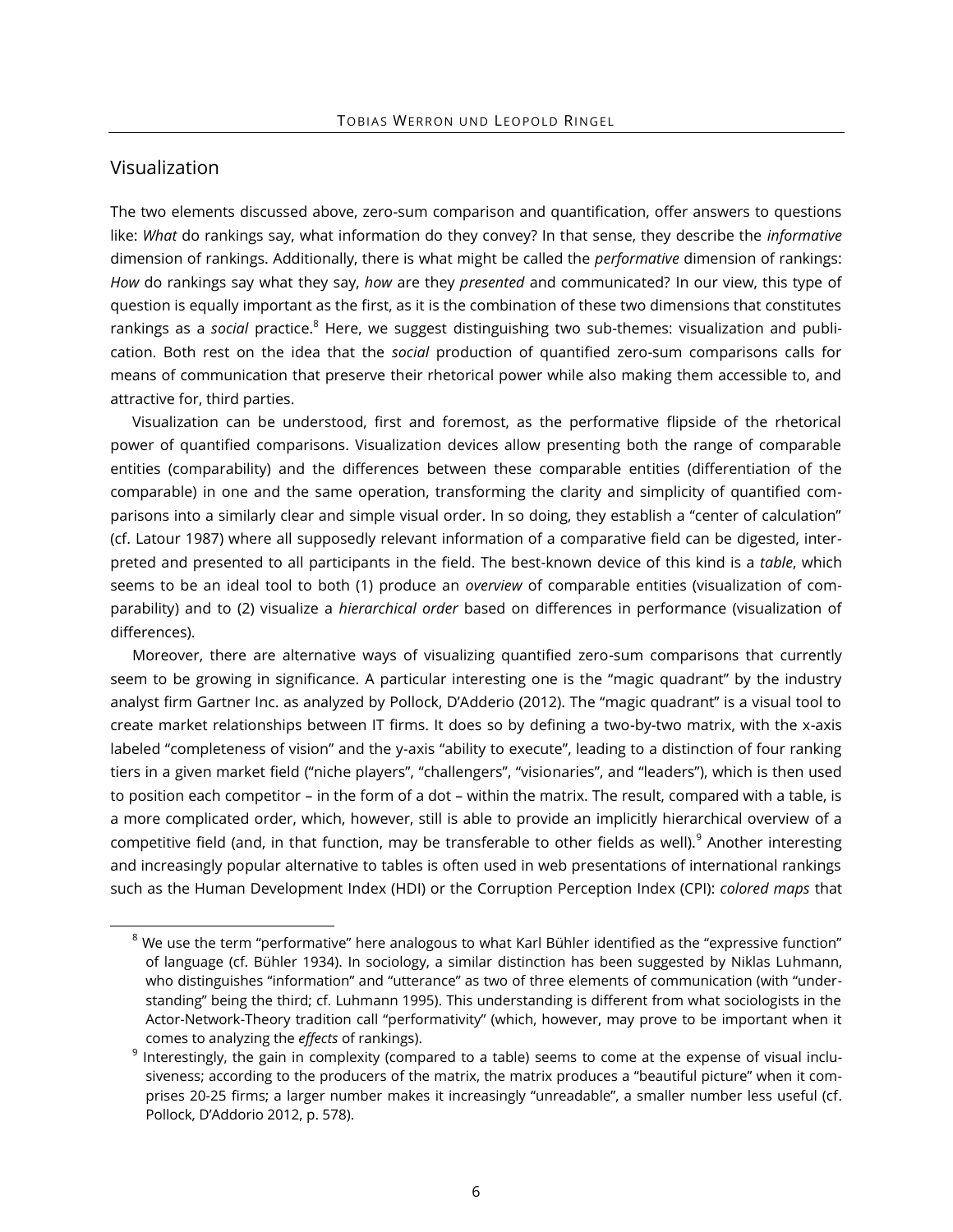visualize membership in a particular tier of a ranking by attaching a country, city or other cultural-politicogeographical entity *with a color that signifies membership in this rank (or tier)*. In our view, these and other means of visualization should be analyzed not just as representations but also as *co-creators* of rankings. However, to establish the idea of quantified zero-sum comparison in the social imagination they also have to be re-produced and institutionalized in societal fields. This, we argue, happens via *publication*, i.e. making the quantified and visualized zero-sum comparisons public.

#### Publication

l

Comparison, quantification and visualization are necessary but not sufficient to establish rankings as a distinct social operation. Rather, rankings transform such comparisons into zero-sum comparisons *by drawing the attention of an audience to the comparative field.* To grasp this point, it helps to distinguish between two connotations of audiences or publics in the social science literature. In the first understanding, publics are seen as tangible groups with certain structural characteristics. Regarding university rankings, for instance, we might think of "scholars", "politicians", "students", "parents", etc., as possible audience groups that receive rankings in different ways and with particular interests. By contrast, the second, discourse-theoretical view conceives of publics as *imagined entities* that arise in mutual relationship with public discourse, assuming that publics come into existence by being addressed in public discourse, just as public discourse comes into existence by addressing a public (cf. Warner 2002). To conceptualize rankings as a specific social operation, we propose to draw on the second understanding: It is the continual addressing of publics in public discourse which makes it possible to *imagine the favor of a public as a scarce good* – and to conceive of rankings as a means (among others) of distributing this favor between ranked entities.

To use the example of university rankings mentioned at the beginning: Increasing research output by one university as such may not prevent other universities from increasing their research output as well. Nonetheless, rankings can create zero-sum relationships between universities by addressing a public that is imagined as being interested in the comparison of the universities' performances. On this basis, the quantification and visualization techniques described above can be used to suggest that any improvement of one university, by letting it rise in the ranking at the expense of others, leads to reputation gains of this university and reputation losses of other universities. The result can then also be described in terms of social construction of competition for "soft" goods such as reputation or prestige (for details cf. Werron 2014, 2015).<sup>10</sup> In short, the "zero-sumness" of the ranking is not just a result of visualized and quantified comparisons, it is the result of the embedding of these comparisons into public discourse. Accordingly, the rhetorical power of rankings is only one part of the solution of the puzzle of how rankings create zerosum comparisons. The other, equally important, answer points to *modes of public discourse* that lead – in various degrees – to the institutionalization of rankings as a social practice in various societal fields.

By entering public discourse, the intended meaning of rankings and the implicit theories in which they are embedded become a matter of social contestation, being appropriated, interpreted and altered by

 $10$  The Bourdieusian term "symbolic capital", which highlights both desirability and scarcity, might be useful as an overall description of these goods.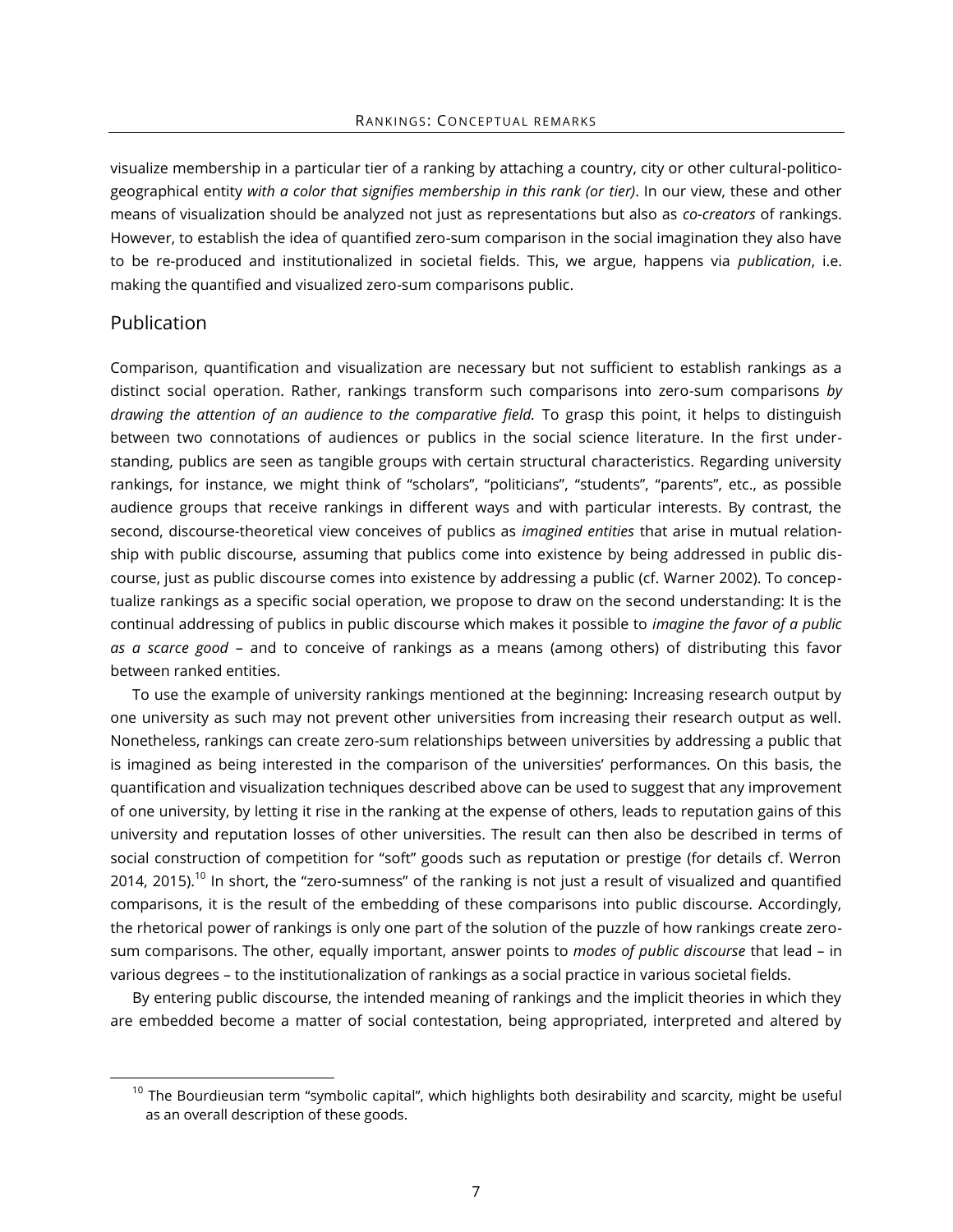others.<sup>11</sup> Including "publication" into the concept of rankings helps account analytically for such processes – and thus for the possibility that rankings might acquire a meaning and produce an impact quite different from the ones imagined by their creators.<sup>12</sup>

Furthermore, highlighting the "publicness" of rankings not only allows for a more sophisticated understanding of the social production and appropriation of rankings, it also draws attention to a problem that has rarely been discussed in the literature: the possibility, indeed likelihood, of *loose coupling* between the public discourse that institutionalizes the ranking, on the one hand, and the often nonpublic motives and behavior of the ranked actors, their publics, and the rankers on the other. This encourages the sort of secret gaming strategies vividly described, with regard to law school rankings, by Espeland and Sauder (2007), but also poses the more general problem of how to study hidden effects, or lack thereof, of rankings, which may often be hard to observe for competitors, third parties and scholars alike. Another way of putting this insight is to say that rankings reduce certain kinds of uncertainty by introducing new kinds: They *reduce* uncertainty by making performances publicly comparable and (supposedly) transparent; they *produce* uncertainty by co-creating a public stage that might only be loosely coupled to the social reality it supposedly represents. This Janus-faced characteristic should also have consequences for empirical research on rankings. Most notably, it cautions us against confusing the increasing public visibility of rankings too easily with increasing actual impact; rather, seeing them as a product of institutionalizationqua-publication urges us to investigate the relationship between public and hidden aspects of rankings in more detail.



#### **Fig. 1: Graphic illustration of our concept of rankings**

l

 $11$  Among the larger discourses in which rankings are embedded is the discourse on "transparency", with rankings promising to make performances and differences in performances visible that would otherwise be hidden from the view of the public (cf. Ringel 2017 for the transparency discourse).

<sup>&</sup>lt;sup>12</sup> Part of this process is what might be called the *interactive production* of rankings: While rankings traditionally come (and are published) in a pre-fixed form, web presentations often offer interactive elements that enable the personal adoption and interpretation of rankings by clicking at individual indicators and decomposing/re-composing the ranking. The Anholt City Brand Index is a good example: While this ranking appears to be a simple top-40-list of cities, the web presentation allows users to explore the subcategories and scores individually (cf. Kornberger, Carter 2010). Similar tools are offered on the websites of most international rankings.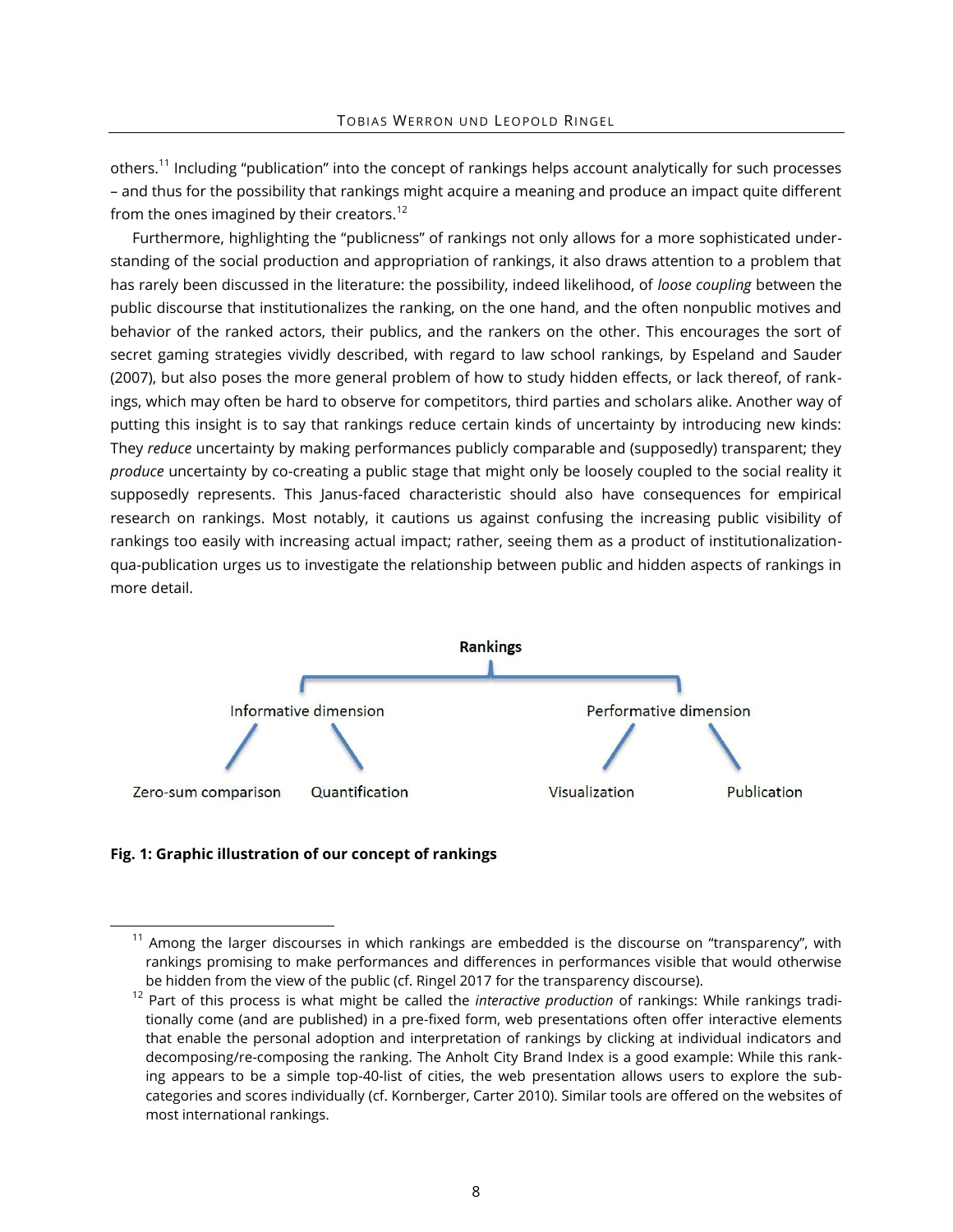## Conclusion

In this paper we have suggested a concept of rankings that sees them as a social operation that combines zero-sum comparison with quantification, visualization and publication. To put it more elaborately: We see rankings as a social operation that presents quantified comparisons to a public in such a way that the public favor gained by one compared entity (performance, actor) is likely to be perceived as coming at the expense of other entities. It is because of the "zero-sumness" thus created that rankings also work as a mechanism for the production of competition for symbolic goods such as reputation or prestige. In the existing literature on rankings, we believe, this proposition stands out particularly in two regards: It draws attention to the ways in which rankings combine and integrate these four elements; and it highlights the "publicness" of rankings as a condition of both their emergence as a particular social operation and their institutionalization to varying degrees in different societal fields. With regard to empirical studies, our analytical framework urges researchers to take a closer look at the interplay of these elements in the *production* of rankings, at the ways in which they are *institutionalized* (or rejected) in different societal fields, as well as at the particular *effects* that result from these modes of production and institutionalization.

This view deliberately complicates and historicizes research on rankings and thus is critical of views that paint with too broad brushes, such as the tendency to equate the rise of rankings with the recent rise of neoliberalism (which neglects the long history of rankings and their embeddedness in different societal fields) or the assumption that humans are anthropologically driven by an intrinsic thrust towards competition or comparison (which deflects attention from historical contingencies and improbabilities in the rise of rankings). It is also skeptical of all-to-quick answers derived from certain theoretical perspectives, such as a systems theoretical interpretation that might try to explain rankings as a means of reducing the complexity of the functionally differentiated modern society, or a Bourdieusian view that might see them as just another trigger of a given structural characteristic of societal fields (namely, competition for various forms of capital). Rather than hasty applications of existing theories this view encourages comparative research that does justice to the empirical complexities of rankings and uses them as an opportunity to refine these theories in the light of new empirical findings. For these reasons, we have argued for a metatheoretical concept of rankings that may bring together scholars with different theoretical backgrounds and various empirical research interests.

## Literatur

Bühler, K. 1934: Sprachtheorie. Oxford: Fischer.

- Davis, K. E., Kingsbury, B., Merry, S. E. 2012: Indicators as a technology of global governance. Law & Society Review, 46. Jg., Heft 1, 71–104.
- De Rijcke, S., Wallenburg, I., Wouters, P., Bal, R. 2015: Comparing comparisons. On rankings and accounting in hospitals and universities. In M. Guggenheim, J. Deville, Z. Hrdlickova (Hg.), Practising Comparison: Logics, Relations, Collaborations. Manchester: Mattering Press, 251–280.
- Espeland, W. N., Sauder, M. 2007: Rankings and reactivity. How public measures recreate social worlds. American Journal of Sociology, 113. Jg., Heft 1, 1–40.